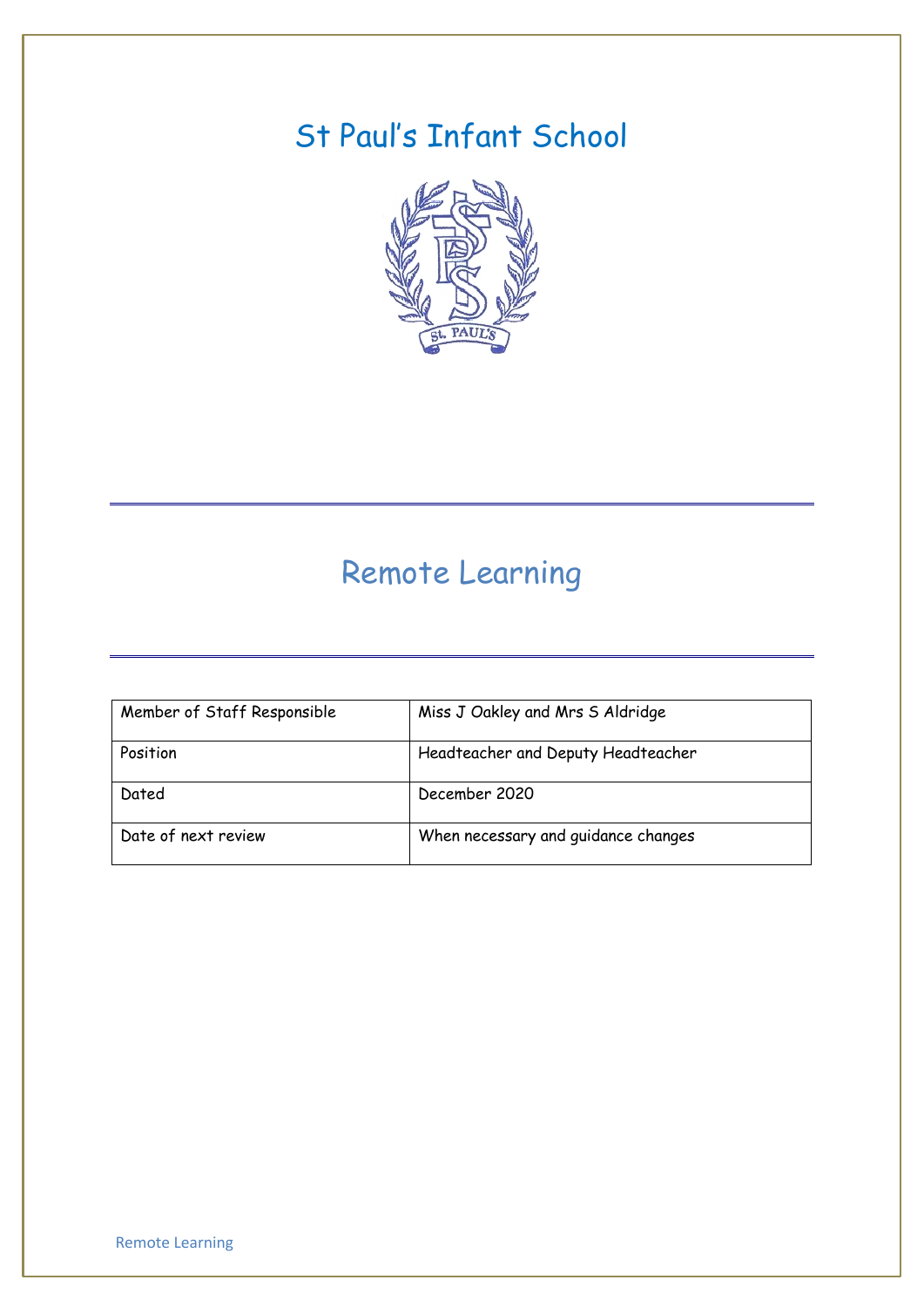#### Aims:

This remote learning policy has been written as guidance for staff and parents during the COVID-19 Pandemic. It sets out the systems and technology that staff will use to keep the learning experience going for children, and details how they can be used effectively and safely, while allowing for the differing needs of families. The school's usual Online Safety Policy and Acceptable Use Agreements still apply at this time but this policy is an addendum in these unprecedented circumstances. All class teachers are leading the remote learning in their classroom or from home and any concerns; questions or feedback can be communicated with them through Class Dojo. If you are unable to access the internet or do not have enough devices then please get in touch.

## A flexible approach:

Keeping regular learning going during the period that schools are closed is of great importance to reduce the impact on children's education; however, we understand that everyone's circumstances at home will be different. Some families have one child to support while others have several. Some families have one device to share while others may have more – and some things may work differently on different devices. Some parents will have plenty of time to help their children learn, while others will be working from home and may have, much less time and some children will be able to work more independently than others or need greater challenge. Due to this, we are providing a flexible approach to remote learning. We will offer a variety of daily learning activities across the curriculum so that pupils can work their way through as much as they are able, at a time that suits them.

Remote Educational Provision For Individuals Who Are Self-Isolating or Shielding:

In the event that individual pupils are confirmed to be self-isolating or shielding due to COVID, Class Teachers will provide access to a daily timetable of remote learning activities. This will be shared through Class Dojo. This timetable will, as much as possible, link to our long-term curriculum plans and the learning those in school will be doing, while remaining manageable for staff to prepare on top of their usual weekly workload. To do this, we will make use of a number of ready prepared high quality online materials (drawing heavily on units from the national Oak Academy that fit with our school curriculum) and supplement these with our existing subscription packages which children are familiar with. We appreciate that some families won't be able to engage with the full timetable, and in this case suggest they focus on key learning priorities to try to reduce the impact on children's core Maths and English skills. Staff will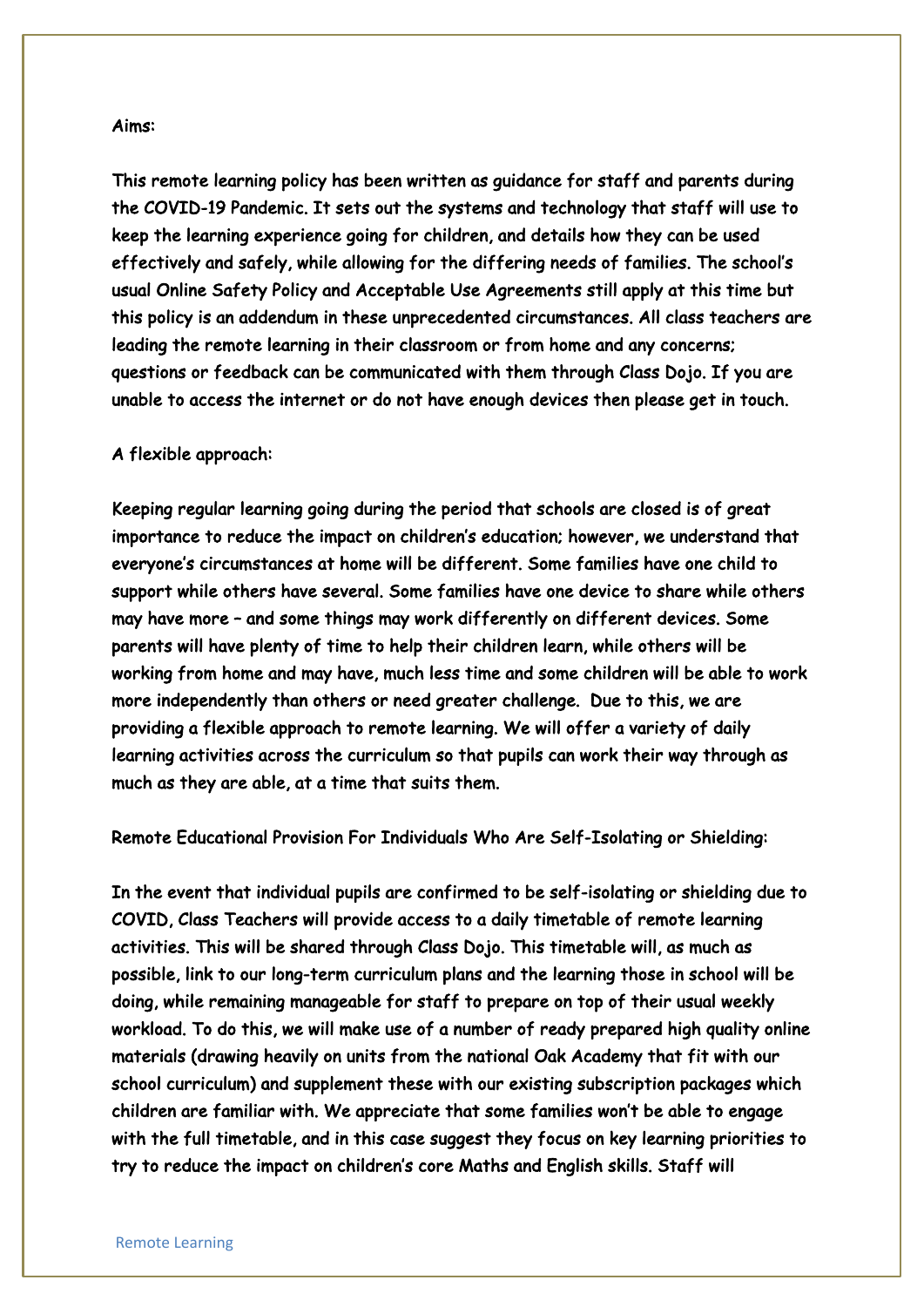endeavour to view and feedback on as much of student's work as they are able, while balancing their workload inside of school. Students at home should receive feedback at least twice a week.

# Remote Educational Provision For Whole Classes:

 In the event of that a whole class, Key Stage or whole school have to self-isolate or school being closed because of lock down. Class Teachers will post daily timetables on Class Dojo for their class. This will outline a range of learning activities in the full range of subject areas and contain tasks and links to follow (in any order and at a time that suits across the day). We appreciate that some families won't be able to engage with the full timetable, and in this case suggest they focus on key learning priorities to try to reduce the impact on children's core Maths and English skills. Work should be uploaded to the child's individual portfolio. Staff will approve portfolio posts as soon as possible and give regular feedback on a student's portfolio. Other optional events and enrichment activity ideas will be spread throughout the week to help keep the children engaged and enthusiastic, as well as supporting their social interaction and physical and emotional wellbeing at this time.

### Interaction:

 We are keen to make remote learning an interactive experience through the submission and sharing of work by children and delivery of feedback from teachers and arranging opportunities for pupils and families. We will also provide some live face-toface contact opportunities for children, to maintain a sense for them of being part of a class. We will use the Zoom Video Conferencing tool to do this. While teaching an infant age class this way is not practical, we are hoping to use it to provide some safe, supervised and structured opportunities for children to 'meet up' with their teacher and classmates. Please see the section further down regarding use of Zoom.

Communication between staff and pupils / families must be through the authorised school systems above and not through email or personal social media accounts. It should follow the usual rules outlined in the Online Safety Policy and Acceptable Use Agreements. Due consideration should be put in by staff before sharing photo or video as to whether there are any issues regarding reputation, professional conduct, online safety or other safeguarding. We would strongly recommend that staff avoid using personal devices and should only use school provided equipment.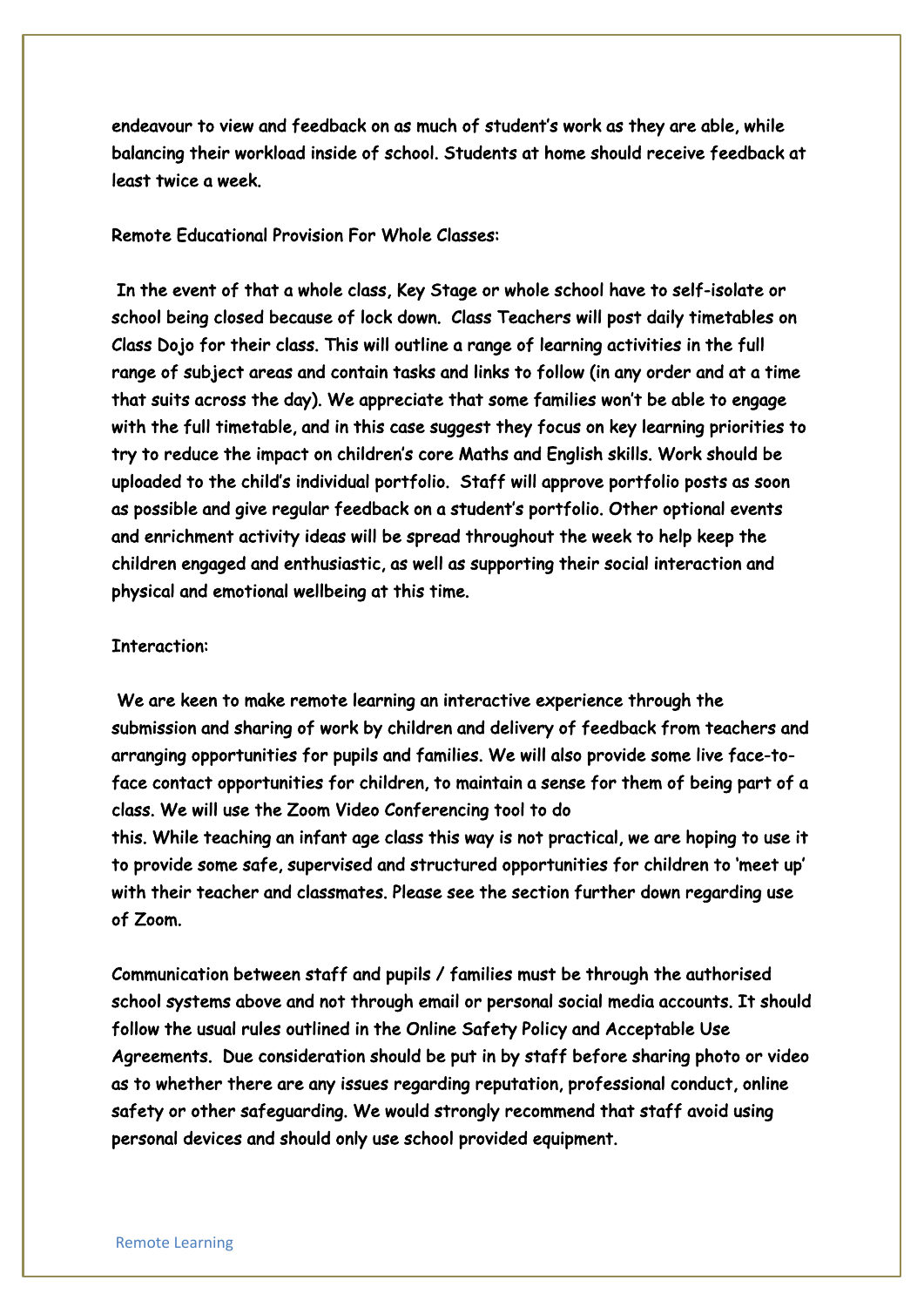Use of Video Conferencing technologies (Zoom): If whole classes are self isolating or school is closed, we will arrange group meetings for children to connect and interact with their teacher and peers. Further details will follow through Class Dojo. These meetings are not compulsory, so your child does not need to attend and we appreciate that not all families will be able to. If you would like to but are unable to due to technology restraints, please get in touch in case we can help.

The safety of both children and staff when using this technology is paramount and we will be following relevant advice from Zoom, the Children's Commissioner and the NSPCC. In order to protect both children and staff, we require that if you wish to take advantage of these opportunities on Zoom, you agree to the following:

- A free Zoom account is needed so that we can ensure only registered users can access meetings
- As Zoom is not intended for use by children under 16 this must therefore be their parent's account and kept secure by them - only to be used by their child when supervised by an adult. Sign up here https://www.zoom.us/signup
- An appropriate adult must remain in the same room as the child during video or conference calls to monitor and ensure they are safe and using it appropriately.
- When joining any school Zoom meeting you will need to briefly need to be onscreen with your child so we know that they have an appropriate adult nearby. This will also give us a chance to talk with you if we need to.
- Children must take part in the meet up in a suitable communal environment (not a bedroom) and be appropriately dressed (uniform isn't necessary, but they should be fully dressed in clothing that covers top and bottom half of the body and not nightwear).
- Children should not be eating or drinking in the short time they are on Zoom.
- All members of the household must be aware that the meeting is taking place and make sure they are also suitable dressed and use appropriate language and behaviour when nearby or in the background. Zoom has a built-in option to use a virtual background - you may feel this is an appropriate feature to turn on.
- You must make sure you and your child have 'logged off' the call correctly once it is finished - before turning off any devices.
- You and your child will not try to contact any staff using these online tools outside of the pre-arranged meet ups which will be arranged through Class Dojo. If you need to contact staff for any reason you will do so through Class Dojo as normal.

 • Screenshots, photos or recordings of Zoom meetings must not be made and the links must not be shared with others.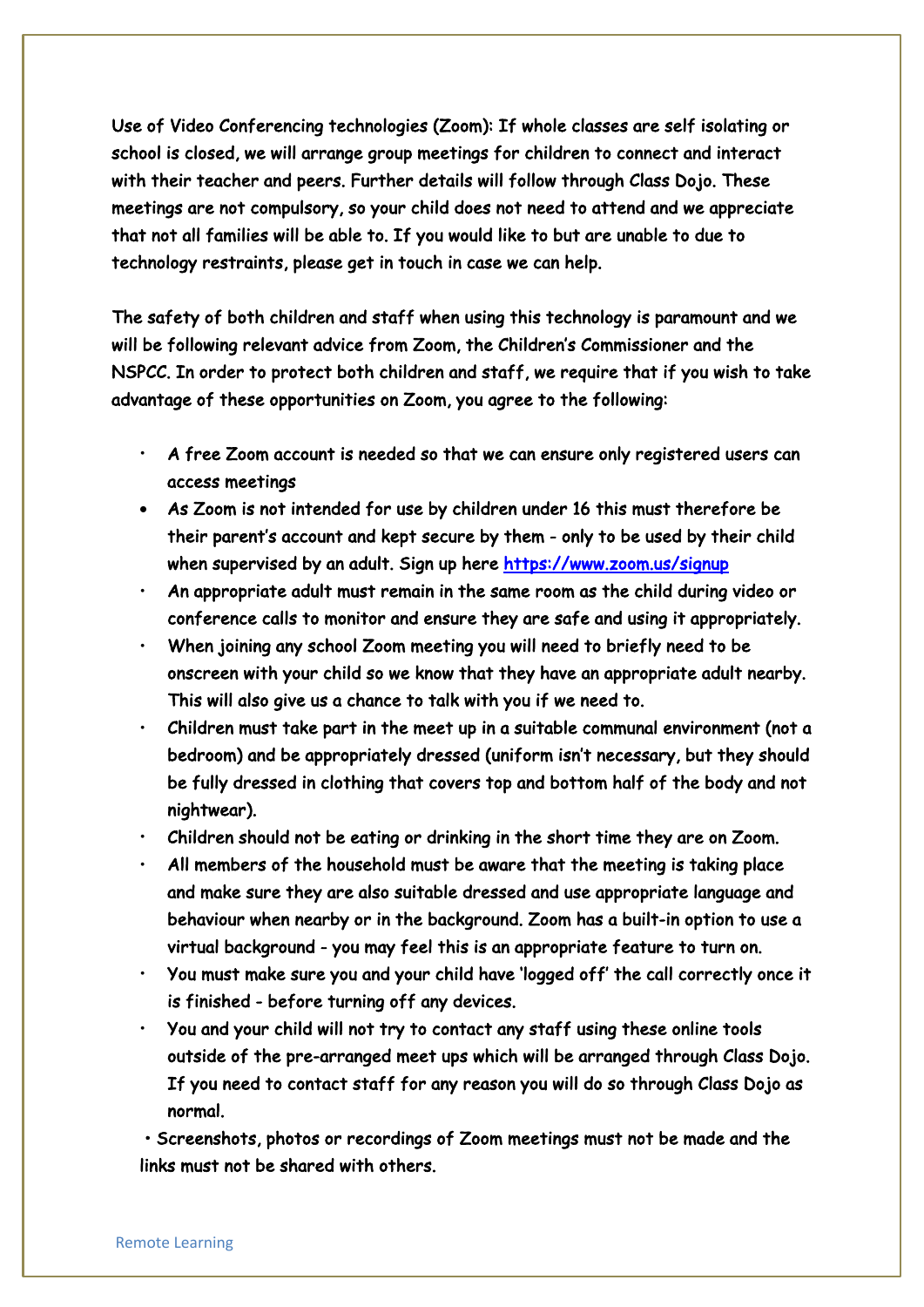We will ensure that:

- No staff member will contact you or your child using Zoom outside of any prearranged meetings and if they do need to contact you they will arrange to do so with you using Class Dojo.
- Teachers will ensure appropriate security settings are in place for the meeting. They will ensure that access is only granted to the expected registered users invited with a password or direct link. Screen sharing, file-sharing, annotation and chat will be restricted.
- Participants will be held in a virtual waiting room while their identity is confirmed. Your Zoom account must clearly identify you by name and renaming during the meeting will not be allowed. Participants' audio or video may be muted until appropriate and they may be removed from the room if rules are not being followed.
- Teachers will stay in the meeting until everyone has 'logged off'.
- $\cdot$  Teachers and any other adults on the call (or in the background) will use appropriate language / behaviour throughout the call.

### Sites and services:

 We are currently delivering remote learning through a range of sites and services, most of which are part of our usual online provision for children: Class Dojo is our main method of communication between school and families and is used for posting daily timetables and text, video and photo updates between staff and families. www.classdojo.com Purple Mash (Whole School) provide a full range of software for learning activities across the curriculum and allow staff to set 'To Dos' for children to complete. www.purplemash.com

The username and passwords are the same as those used in school. The children may remember their details but they will also be shared with you by your class teacher if a task is set using purple mash. Education city is another useful resource that all the children have access to with their own username and password. Again these details will be shared with you by the class teacher if work is set on Education City

Any use of online learning tools and systems is in line with privacy and data protection / GDPR requirements. See our policies.